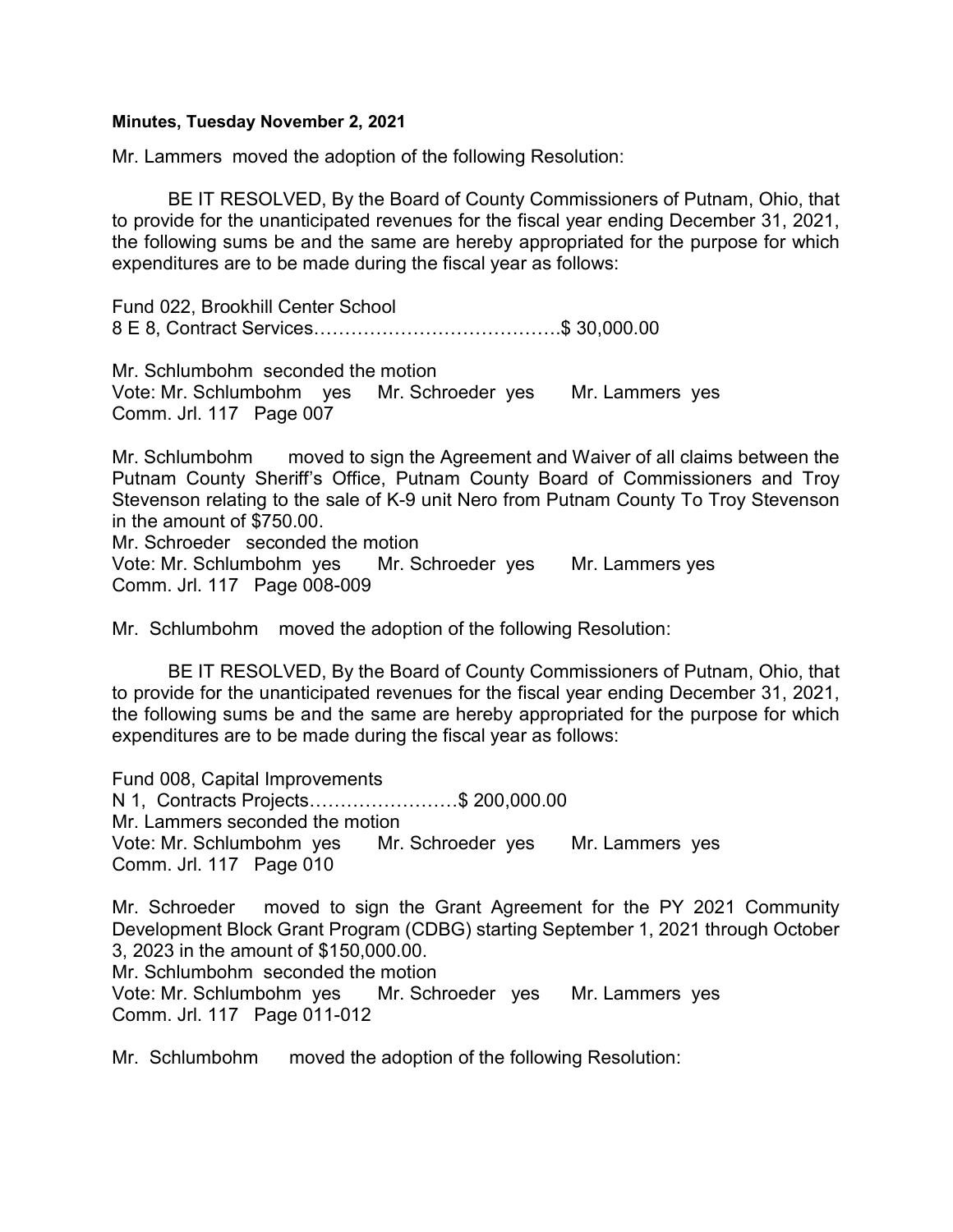BE IT RESOLVED, By the Board of County Commissioners of Putnam, Ohio, that to provide for the unanticipated revenues for the fiscal year ending December 31, 2021, the following sum be and the same are hereby appropriated for the purpose for which expenditures are to be made during the fiscal year as follows:

Fund 060, Water District No .1 Q 46, Village of Ottawa………\$ 6.18

Mr. Schroeder seconded the motion Vote: Mr. Schlumbohm yes Mr. Schroeder yes Mr. Lammers yes Comm. Jrl. 117 Page 013

Mr. Schlumbohm moved the adoption of the following Resolution:

 BE IT RESOLVED, By the Board of County Commissioners of Putnam, Ohio, that to provide for the unanticipated revenues for the fiscal year ending December 31, 2021, the following sums be and the same are hereby appropriated for the purpose for which expenditures are to be made during the fiscal year as follows:

Fund 085, CDBG T11 - RPIG……………………….………….\$375,000.00 Mr. Schroeder seconded the motion Vote: Mr. Schlumbohm yes Mr. Schroeder yes Mr. Lammers yes Comm. Jrl. 117 Page 014

Mr. Schroeder moved the adoption of the following Resolution:

 BE IT RESOLVED, By the Board of County Commissioners of Putnam, Ohio, that to provide for the unanticipated revenues for the fiscal year ending December 31, 2021, the following sums be and the same are hereby appropriated for the purpose for which expenditures are to be made during the fiscal year as follows:

Fund 018, General Ditch Q, 34B, Assessments Due Other Counties…………………..\$ 47,627.22 Mr. Schlumbohm seconded the motion Vote: Mr. Schlumbohm yes Mr. Schroeder yes Mr. Lammers yes Comm. Jrl. 117 Page 015

## Now and Then Purchase orders

| Clerk of CourtsPurchase order 43093 |  |                                                                   |  |  |  |  |  |
|-------------------------------------|--|-------------------------------------------------------------------|--|--|--|--|--|
|                                     |  | <b>O-G Road </b> Purchase order 43228                             |  |  |  |  |  |
|                                     |  | Mr. Schlumbohm moved to approve the then and now purchase orders. |  |  |  |  |  |
|                                     |  | Mr. Schroeder seconded the motion.                                |  |  |  |  |  |

| Vote: Mr. Schlumbohm ves |  | Mr. Schroeder ves |  | Mr. Lammers yes |  |
|--------------------------|--|-------------------|--|-----------------|--|
|--------------------------|--|-------------------|--|-----------------|--|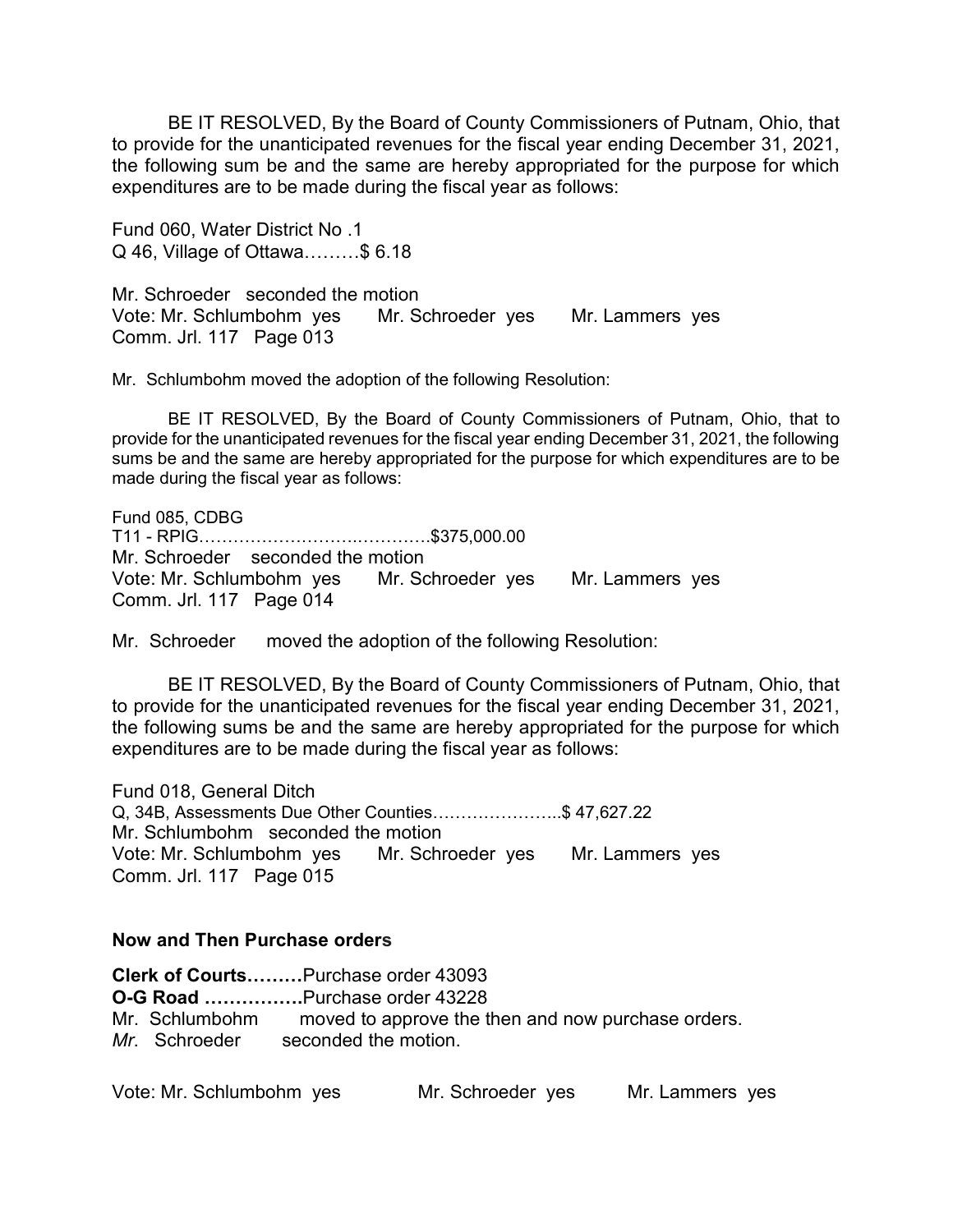Exceptions: Mr. Schlumbohm none Mr. Schroeder none Mr. Lammers none Comm. Jrl. 117, Page 016

## Purchase orders and travel requests

Auditor……..Travel request for Robert Benroth to attend the Auditors; Assoc. Winter Conference in Dublin, OH on Nov 18, 2021 with expenses for parking and other totaling \$ 50.00.

Capital Improvement…….Purchase order to Vulcan Enterprises to replace 6" spool piece in fire suppression system @ Ag Complex for \$ 1563.00.

Water District #1......Purchase order to Village of Ottawa for water assessment from taxes for \$ 6.18.

CDBG……Purchase order to Dale Dulle for reimbursement for contribution from excess grant funds for \$800.00.

CDBG……Purchase order to Miller Contracting for blanket for Dupont RPIG project work for \$375,000.

American Rescue Plan Funds……Purchase order to US Imaging Inc for Imaging Journals and minutes for \$ 45,666.74.

General Ditch……Purchase order to Allen CO Auditor for 2-5 years on 5 year collection on Warrington Ditch Construction project for \$ 47,627.22.

Ag Complex……..Purchase order to Manufacturer's Supply for wall heater for Riser Room at Ag Complex for \$ 1,117.14.

Mr. Schroeder moved to approve the purchase orders and travel requests.

Mr. Lammers seconded the motion.

Vote: Mr. Schlumbohm yes Mr. Schroeder yes Mr. Lammers yes Exceptions: Mr. Schlumbohm none Mr. Schroeder none Mr. Lammers none

Mr. Schlumbohm called the meeting to order with Mr. Schroeder and Mr. Lammers by reciting the Pledge of Allegiance.

Tim Schnipke stopped in to update the Commissioners on the roof top units at the Old JFS Building on Third Street. The new units for the other buildings they will try plan to replace them when they will need them the least, in Spring for Courthouse and Winter at the Jail. Tim showed pictures of the old units at the Old JFS building. The Old JFS units have exceeded their useful life and the CO 2 alarms are going off. The placement and setting of the units on the roof was explained by Tim. Tim is looking to replace 2 of the units.

Commissioners Schroeder, Schlumbohm and Lammers attended the Elected Officials meeting in the Lunch Room.

The business agenda was held with Commissioners Schroeder, Schlumbohm and Lammers and Cindy Landwehr, Clerk.

Pat McColley from the State Treasurer's Office met with Commissioners Schroeder, Schlumbohm and Lammers. Mr. McColley shared Ohio Checkbook Info with the Commissioners. The Commissioners and public offices can supply info to Ohio Checkbook for public viewing. A virtual demo can be done to show how it works. The tool is there to use and will help to reduce record requests. Putnam County's system is not accessible for this info. OMAP was explained as a financing tool. An entity/district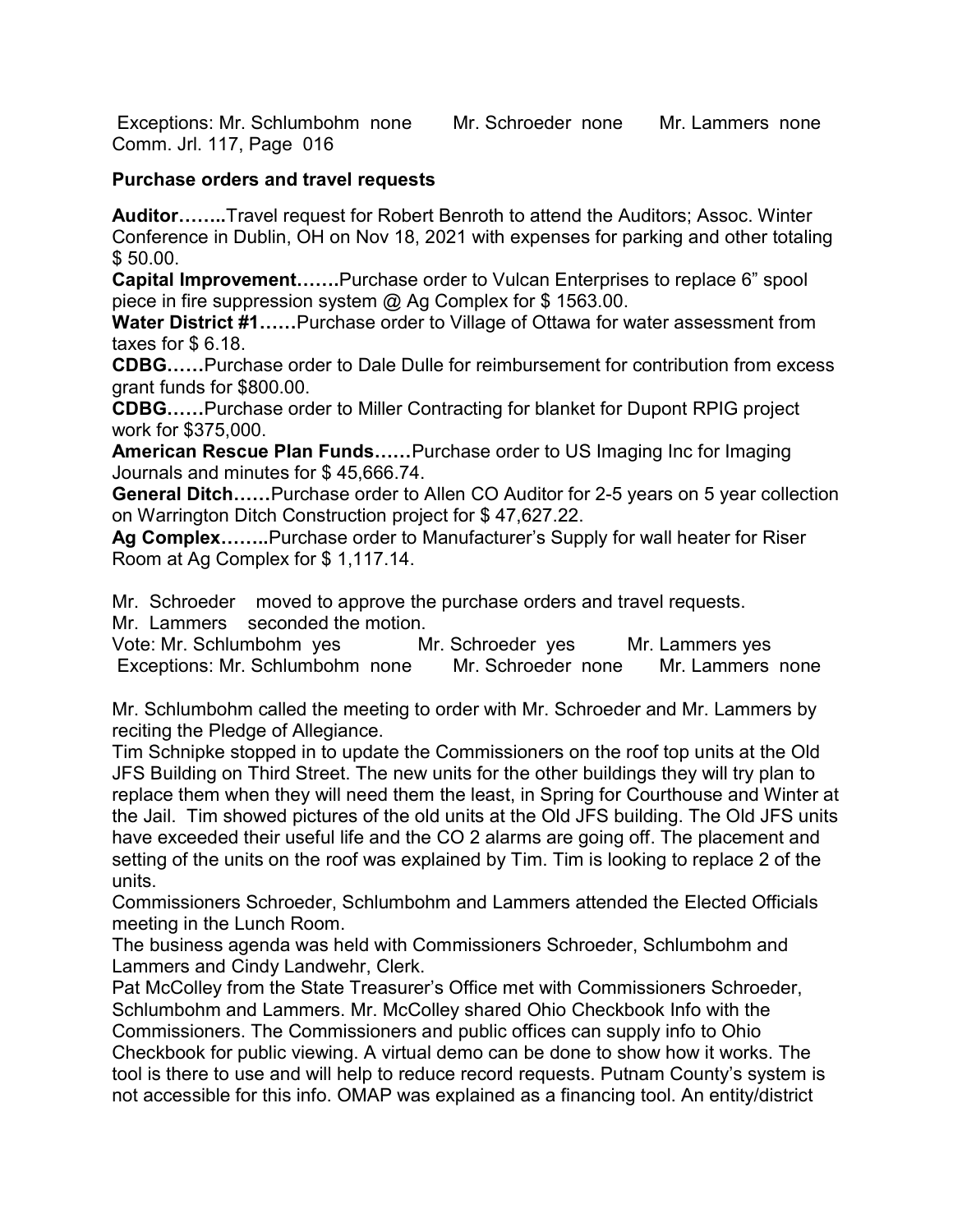can use the Ohio Treasurer's credit rating for financing. Putnam County has other entities using their credit rating for financing already and there are funds set aside for capital improvements. The Commissioners will share this with the trustees and mayors. Stable accounts were also presented they are similar to a 529 account for a student but for someone with a disability. The money can be used for everyday living expenses for the disabled person. There is a direct deposit option The disability must have occurred before the age of 26. This cannot be set up for someone to use as they age. Commissioner Lammers brought up STAR Ohio and the asset allocation. The condition of the stock market was discussed.

The minutes from Thursday October 29, 2021 were reviewed and approved. Jason Hedrick & Beth Scheckelhoff met with Commissioners Schroeder, Schlumbohm and Lammers to discuss the 2022 OSU Extension budget. Beth said they are glad to get back to normal, trainings have been held and the school programming has resumed. Jason said there was a shift in the 4-H projects but enrollment was good. The sale was flat or under, with the changes of selling by family. The Commissioners asked for an opinion on the building. Jason said 4-H enrollment has held steady 750-800. The number of eligible kids to enroll has increased but the enrollment has not increased. The animal projects have held steady. The kids are taking more animal projects than home ec projects. Beth said the building can be used for the judging events that are now held at Kalida School and the K of C Hall. The space for the fairbooths will have to be reviewed. Jason explained materials used in Hancock County similar to cubicle walls that can be moved around. The clubs put deposits down to cover any damages to the panels. No staples or nails can be used. The Grandstand upgrade was also brought up. Upgrading the barns was also brought up. Jason said the feasibility study for the fund raising is a good idea. The vision is good. Jason & Beth have not been involved in the new barn building discussions. Multiple show rings may be needed since multiple shows go on at once at the fair now. The Commissioners are starting with acquiring the land across the road. One that is complete then they will look at the placement of the buildings. The Commissioners are still concerned about the mega barn use and sustainability. The budget figures were brought up. Dale Ricker is retiring and his position will not be re-filled. The budget figures were reviewed with projected expenses. There were some changes to the salary and fringe lines, supplies and postage expense have stayed the same. The travel expenses will come back up to prior to pandemic level. One of the office staff will be retiring at the end of the year so a payout of sick time will be coming. A break down of all the funding sources was presented. The new water quality associate Boden Fischer is working on water projects, sampling etc. with the H2Ohio program. Beth asked if the Commissioners would be open to presenting at public education program to give updates on the county to the public.

Mr. moved to adjourn for lunch.

Mr. seconded the motion.

Vote Schlumbohm Schroeder Lammers

Commissioners resumed session.

Phill Sherrick and Heather Verhoff from the Sheriff's office met with Commissioners Schroeder, Schlumbohm and Lammers to discuss the nursing staff at the Jail and a transport van. Quotes were obtained for a transportation van. The purchase of a vehicle could be a qualifying expense for the American Rescue Plan funds. A new van